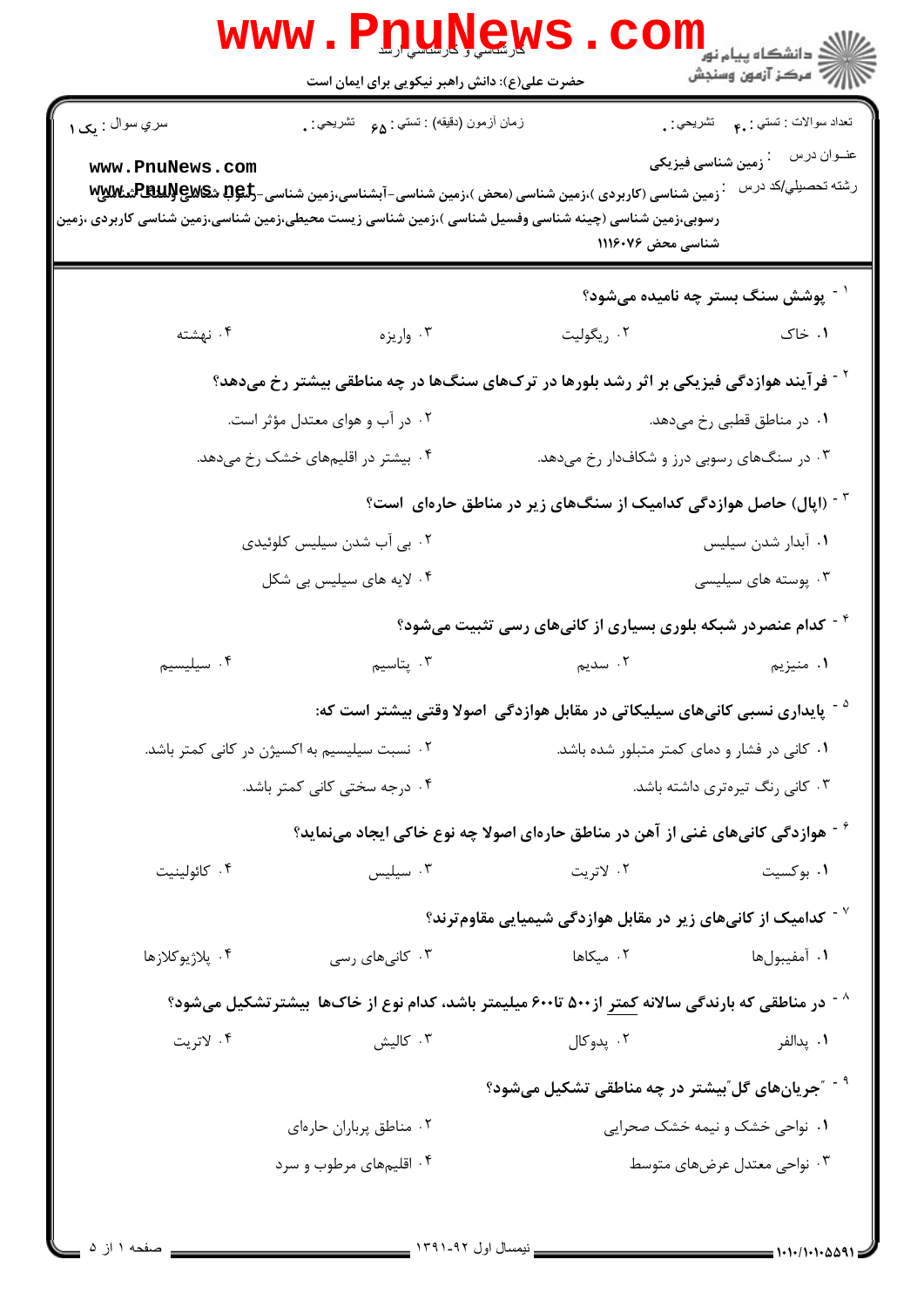|                        | www.PnuNew                                                                                                                                                                                                                   |                                                                                    |                                                                     |
|------------------------|------------------------------------------------------------------------------------------------------------------------------------------------------------------------------------------------------------------------------|------------------------------------------------------------------------------------|---------------------------------------------------------------------|
|                        | حضرت علی(ع): دانش راهبر نیکویی برای ایمان است                                                                                                                                                                                |                                                                                    | ڪ دانشڪاه پيا <sub>م</sub> نور<br><mark>√</mark> مرڪز آزمون وسنڊش   |
| سري سوال : <b>۱ يک</b> | زمان أزمون (دقيقه) : تستى : وي فسل تشريحي : .                                                                                                                                                                                |                                                                                    | نعداد سوالات : نستني : <sub>م</sub> م       نشريحي : <sub>.</sub>   |
| www.PnuNews.com        | زمین شناسی (کاربردی )،زمین شناسی (محض )،زمین شناسی-آبشناسی،زمین شناسی-گ <del>ل</del> هله شکلالایپلالاللایسی-گلبالایی<br>رسوبی،زمین شناسی (چینه شناسی وفسیل شناسی )،زمین شناسی زیست محیطی،زمین شناسی،زمین شناسی کاربردی ،زمین | شناسی محض ۱۱۱۶۰۷۶                                                                  | عنــوان درس<br><sup>.</sup> زمین شناسی فیزیکی<br>رشته تحصیلی/کد درس |
|                        | جریان آهسته که معمولا در نواحی سرد و در خاک و مواد تخریبی اشباع از آب در سراشیبیها رخ میدهد، چه نامیده                                                                                                                       |                                                                                    | مىشود؟                                                              |
| ۰۴ خاک سره             | ۰۳ جريان گل                                                                                                                                                                                                                  | ۰۲ خزش                                                                             | ۰۱ لغزش                                                             |
|                        |                                                                                                                                                                                                                              | ّ ` ` ~ سطح مبنای نهایی یک رودخانه عبارت از سطحی است که پایین <i>ت</i> ر از آن     |                                                                     |
|                        |                                                                                                                                                                                                                              | ۰۱ عمل فرسایشی رود کم و عمل رسوبگذاری بیشتر شود.                                   |                                                                     |
|                        |                                                                                                                                                                                                                              | ۰۲ فرسایش عمقی رودخانه کم و فرسایش جانبی بیشتر شود.                                |                                                                     |
|                        |                                                                                                                                                                                                                              | ۰۳ رودخانه دیگر نتواند سطح زمین را فرسایش دهد.                                     |                                                                     |
|                        |                                                                                                                                                                                                                              | ۰۴ سنگهای مقاومی در برابر فرسایش بستر رودخانه بیرون زده باشد.                      |                                                                     |
|                        | <sup>۱۲ -</sup> رسوباتی متشکل از ذرات ماسه. شن و ریگ با گرد شدگی خوب و نسبتا جور شده چه نوع رسوبی هستند؟                                                                                                                     |                                                                                    |                                                                     |
| ۰۴ رسوبات تلماسه       | ۰۳ لس                                                                                                                                                                                                                        | ۰۲ آبرفت                                                                           | ۰۱ واريزه                                                           |
|                        |                                                                                                                                                                                                                              | <sup>۱۳ -</sup> در کدامیک از شرایط زیر امکان تشکیل <sup>"</sup> مئاندر "بیشتر است؟ |                                                                     |
|                        | ۰۲ در سنگهای مقا وم در برابر فرسایش.                                                                                                                                                                                         |                                                                                    | ۰۱ در بخشهای بالا رود.                                              |
|                        | ۰۴ در قسمت هایی که فرسایش قائم بیشتر است.                                                                                                                                                                                    | ۰۳ در موادی که به آسانی فرسایش یابند و شیب کم دارند.                               |                                                                     |
|                        | <sup>۱۴ -</sup> با استفاده از اثرهای موجی نوسانی در رسوبات آبرفتی چه اطلاعاتی میتوان بدست آورد؟                                                                                                                              |                                                                                    |                                                                     |
|                        | ۰۲ جهت جريان آب رودخانه                                                                                                                                                                                                      |                                                                                    | ٠١ جهت بالا و پايين لايهها                                          |
|                        | ۰۴ سرعت جريان أب رودخانه                                                                                                                                                                                                     |                                                                                    | ۰۳ میزان آبدهی رودخانه                                              |
|                        | <sup>۱۵ -</sup> مشخصات یک منطقه مرطوب با سطح مبنای ثابت در مرحله پسین (مرحله پیری) چیست؟                                                                                                                                     |                                                                                    |                                                                     |
|                        |                                                                                                                                                                                                                              | ۰۱ دره ها ۷ شکل وعرض درهها نزدیک به عرض آبراه رودهاست.                             |                                                                     |
|                        |                                                                                                                                                                                                                              | ۰۲ فرسایش قائم و قهقرایی فرآیندهای غالب هستند.                                     |                                                                     |
|                        |                                                                                                                                                                                                                              | ۰۳ تعداد رودها در واحد سطح زیاد و پستی و بلندیها به حداکثر میرسد.                  |                                                                     |
|                        |                                                                                                                                                                                                                              | ۰۴ توسعه شبکه زهکشی و دشتهای سیلابی وسیع مئاندری میشوند.                           |                                                                     |
|                        |                                                                                                                                                                                                                              | <sup>۱۶ -</sup> سرعت جریان آب در یک سفره آزاد زیر زمینی مستقیما متناسب است با:     |                                                                     |
|                        |                                                                                                                                                                                                                              |                                                                                    |                                                                     |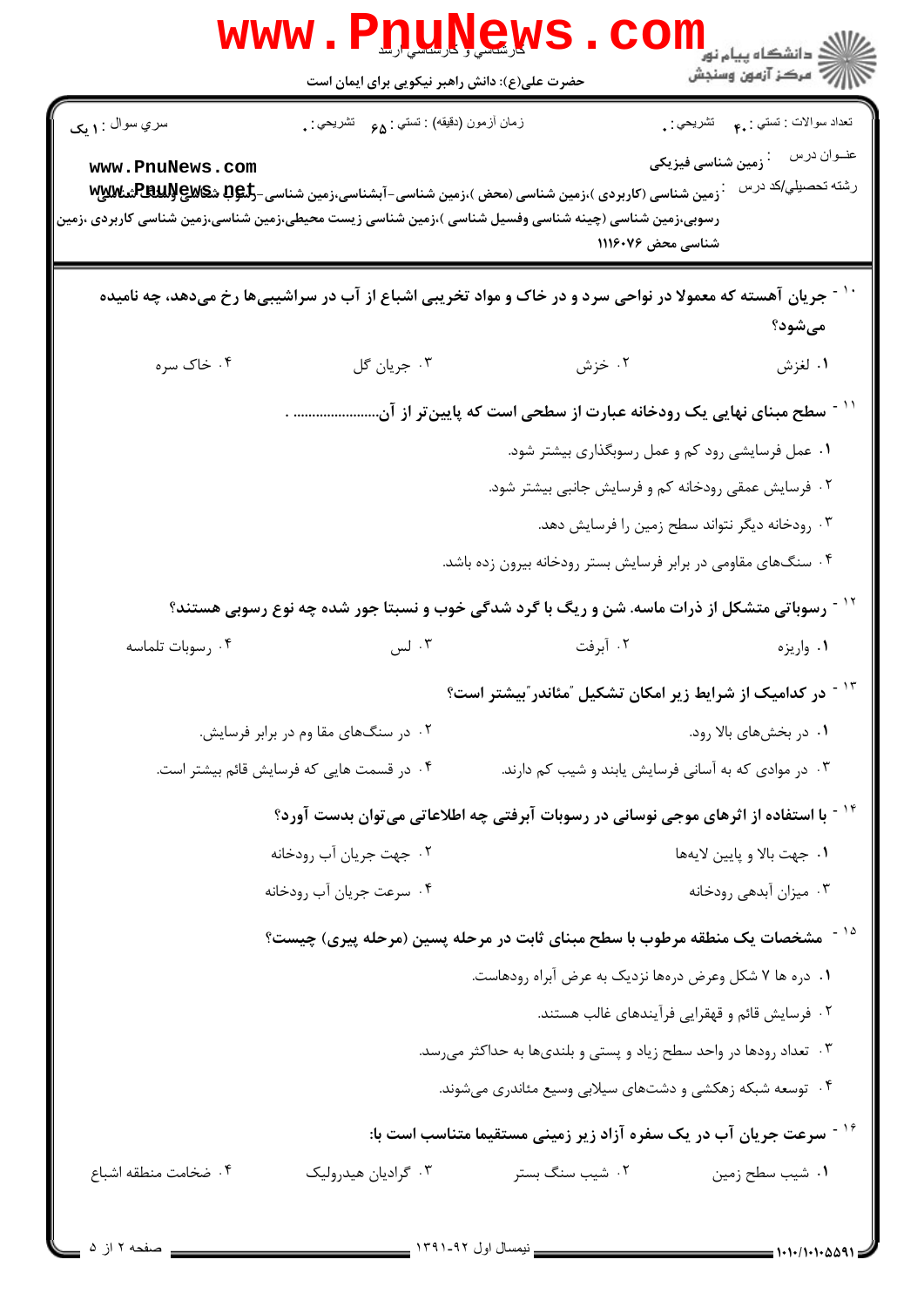|                                                       | <b>www.P<u>nune</u>ws</b><br>حضرت علی(ع): دانش راهبر نیکویی برای ایمان است                                          |                                                                                     | الا دانشگاه پیام نور COILL<br>این مرکز آزمون وسنجش<br>این مسیحیت |
|-------------------------------------------------------|---------------------------------------------------------------------------------------------------------------------|-------------------------------------------------------------------------------------|------------------------------------------------------------------|
| سري سوال : ۱ يک                                       | زمان أزمون (دقيقه) : تستي : <sub>۶۵</sub> تشريحي : <sub>•</sub>                                                     |                                                                                     | تعداد سوالات : تستبي : ٩. تشريحي : .                             |
| www.PnuNews.com                                       | <b>7 زمین شناسی (کاربردی )،زمین شناسی (محض )،زمین شناسی-آبشناسی،زمین شناسی-گِلْگِلِگِلِگَلِگُلگِلگِلْگِلِگ</b><br>. |                                                                                     | رشته تحصيلي/كد درس                                               |
|                                                       | رسوبی،زمین شناسی (چینه شناسی وفسیل شناسی )،زمین شناسی زیست محیطی،زمین شناسی،زمین شناسی کاربردی ،زمین                | شناسی محض ۱۱۱۶۰۷۶                                                                   |                                                                  |
|                                                       | ٔ در دهانه چشمههای آبگرم و آبفشانهایی که از خلال سنگهای آذرین عبور می کنند، چه نوع رسوباتی تشکیل $^{\sim}$          |                                                                                     | مىگردند؟                                                         |
|                                                       | ۰۲ سولفات سدیم                                                                                                      |                                                                                     | ۰۱ کربنات کلسیم                                                  |
|                                                       | ۰۴ رسوبات سیلیسی                                                                                                    |                                                                                     | ۰۳ اکسیدهای آهن ومنیزیم                                          |
|                                                       | کدامیک از گزینههای زیر مربوط به پیوستن مخروط افکنهها به هم در هوای گرم و خشک در پایین دست و تشکیل سطوح              |                                                                                     | رسوبی شیب دار است؟                                               |
| ۰۴ پلایا                                              | ۰۳ پدیمنت                                                                                                           | ۰۲ بهادا                                                                            | ۰۱ وادی                                                          |
|                                                       |                                                                                                                     | خاکها در مناطق بیابانی دارای کدامیک از ویژگیهای زیر میباشند؟                        |                                                                  |
| ۰۲ عموما دارای قطعات سنگی زاویه دار و گوشه دار هستند. |                                                                                                                     |                                                                                     | ۰۱ دارای مواد آلیاند.                                            |
|                                                       | ۰۴ غالبا حاوى كانيهاى محلولاند.                                                                                     | ۰۳ افق های خاک تو سعه یافتهاند.                                                     |                                                                  |
|                                                       |                                                                                                                     | <sup>۲۰ -</sup> کوههای زیر دریایی که قلههای مسطحی دارند، چه نامیده میشوند؟          |                                                                  |
| ۰۴ کمانهای جزیرهای                                    | ۰۳ نقاط داغ                                                                                                         |                                                                                     |                                                                  |
|                                                       |                                                                                                                     | <sup>۲۱ -</sup> کدامیک از موارد زیر فراوانترین یون محلول در آب دریا را تشکیل میدهد؟ |                                                                  |
| ۰۴ کلسیم                                              | ۰۳ سدیم                                                                                                             | ۰۲ بیکربنات                                                                         | ۰۱ کلر                                                           |
|                                                       |                                                                                                                     | <sup>۲۲ -</sup> دامنه حرکات کشندی که به بیشترین مقدار خود برسد، چه نامیده میشود؟    |                                                                  |
| ۰۴ فروشکند                                            | ۰۳ برکشند                                                                                                           | ۰۲ مهکشند                                                                           | ۰۱ کهکشند                                                        |
|                                                       |                                                                                                                     | <sup>۲۳ -</sup> کدامیک از کانیهای زیر جهت تعیین سن سنگهای رسوبی استفاده میشود؟      |                                                                  |
| ۰۴ ماسه سنگ                                           | ۰۳ برش                                                                                                              | ۰۲ گلوکونیت                                                                         | ۰۱ کوارتز                                                        |
|                                                       | <sup>۲۴ -</sup> پس از مرگ موجودات، کربن ۱۴ موجود در بدن آن ها بتدریج بهو میشود؟                                     |                                                                                     |                                                                  |
| ۰۴ هلیم                                               | ۰۳ نیتروژن                                                                                                          | ۰۲ هیدروژن                                                                          | ۰۱ اکسیژن                                                        |
|                                                       |                                                                                                                     | <sup>۲۵ -</sup> کدامیک از گزینههای زیر تعریف «فسیل ممیز» است؟                       |                                                                  |
| ۰۲ فقط در دورههای خاصی گسترش دارند.                   |                                                                                                                     | ۰۱ گسترش فراوان در همه دورهها دارند.                                                |                                                                  |
|                                                       | ۰۴ مقیاس زمانی زمین شناسی مطلق هستند.                                                                               |                                                                                     | ۰۳ فقط از فسیل گیاهان تشکیل شدهاند.                              |
| صفحه ١٣ ٥                                             |                                                                                                                     |                                                                                     |                                                                  |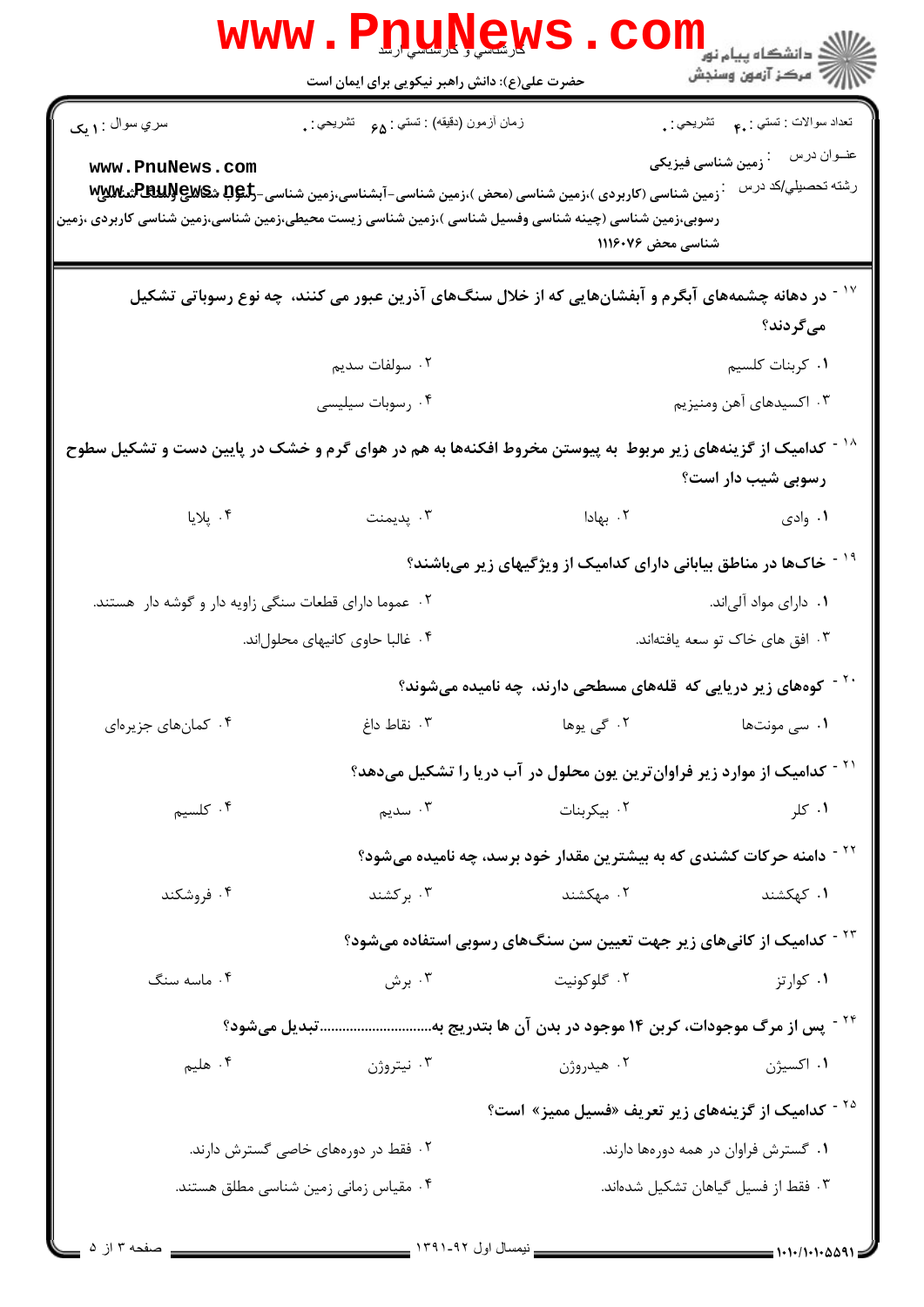|                                                                                                                         | <b>WWW</b><br><u>IQUINGW</u><br>حضرت علی(ع): دانش راهبر نیکویی برای ایمان است   |                                                                                                                                        | ر دانشڪاه پيام نور ■<br>// مرکز آزمون وسنڊش                         |
|-------------------------------------------------------------------------------------------------------------------------|---------------------------------------------------------------------------------|----------------------------------------------------------------------------------------------------------------------------------------|---------------------------------------------------------------------|
| سري سوال : ۱ يک                                                                                                         | زمان أزمون (دقيقه) : تستى : 98     تشريحي : .                                   |                                                                                                                                        | تعداد سوالات : تستي : <sub>۴۰</sub> تشريحي : .                      |
| www.PnuNews.com<br>رسوبی،زمین شناسی (چینه شناسی وفسیل شناسی )،زمین شناسی زیست محیطی،زمین شناسی،زمین شناسی کاربردی ،زمین |                                                                                 | ّ زمین شناسی (کاربردی )،زمین شناسی (محض )،زمین شناسی-آبشناسی،زمین شناسی-گ <b>لپوتا شگاللایپاللاللالای (REBLU)</b><br>شناسی محض ۱۱۱۶۰۷۶ | عنــوان درس<br><sup>:</sup> زمین شناسی فیزیکی<br>رشته تحصيلي/كد درس |
|                                                                                                                         |                                                                                 | <sup>۲۶ -</sup> ذوب و تبلور کدامیک از کانیهای زیر بصورت پیوسته انجام میگیرد؟                                                           |                                                                     |
|                                                                                                                         | ۰۲ اليوين نوع فورستريت                                                          |                                                                                                                                        | ۰۱ آلبیت                                                            |
|                                                                                                                         | ۰۴ پلاژيوکلاز سديم وکلسيم دار                                                   |                                                                                                                                        | ۰۳ مسکوویت                                                          |
| <sup>۲۷ -</sup> در گدازهها کدامیک از گازهای زیر بیشتر یافت میشود؟                                                       |                                                                                 |                                                                                                                                        |                                                                     |
| ۰۴ نیتروژن                                                                                                              | ۰۳ دی اکسیدکربن                                                                 | ۰۲ هیدروژن                                                                                                                             | ۰۱ متان                                                             |
|                                                                                                                         |                                                                                 | <sup>۲۸ -</sup> در سنگ آذرینی مقدار قابل توجهی کوارتز وجود دارد احتمال حضور کدامیک از کانیها ی زیر در سنگ <u>وجود ندارد</u> ؟          |                                                                     |
| ۰۴ موسکوویت                                                                                                             | ۰۳ آلبیت                                                                        | ۰۲ پلاژیوکلاز کلسیمدار                                                                                                                 | ٠١ فلدسپات پتاسيم١دار                                               |
|                                                                                                                         |                                                                                 | <sup>۲۹ -</sup> پوسته قارهای در زیر قشر سنگهای رسوبی عمدتا دارای چه ترکیبی است؟                                                        |                                                                     |
| ۰۴ پريدوتيتى                                                                                                            | ۰۳ دیوریتی                                                                      | ۰۲ گرانیتی                                                                                                                             | ۰۱ گابرویی                                                          |
|                                                                                                                         |                                                                                 | <sup>۳۰ -</sup> ماگمای ریولیتی عمدتا به چه نحوی از زمین خارج میشود؟                                                                    |                                                                     |
| ۰۴ گدازه آآ                                                                                                             | ۰۳ گدازه پاهوي هوي                                                              | ۰۲ گدازه سيال                                                                                                                          | ۰۱ بصورت گنبد                                                       |
|                                                                                                                         |                                                                                 | <sup>۳۱ -</sup> مخروط های آتشفشانی سپری به وسیله کدامیک از گدازه های زیرساخته می شود؟                                                  |                                                                     |
| ۰۴ ریولیتی آبدار                                                                                                        | ۰۳ ریولیتی کم آب                                                                | ۰۲ بازالتی                                                                                                                             | ۰۱ آندزیتی                                                          |
|                                                                                                                         |                                                                                 | <sup>۳۲ -</sup> فعالیت های آتشفشانی اساسا در کدامیک از مناطق زیر بیشتر است؟                                                            |                                                                     |
|                                                                                                                         | ۰۱ در محل فرورانش یک ورقه به زیر ورقه دیگر<br>۰۲ در نواحی سپرهای قاره ای        |                                                                                                                                        |                                                                     |
|                                                                                                                         | ۰۴ در حاشیه قطعات قاره ای                                                       | ۰۳ در بخش های میانی ورقه های تکتو نیکی                                                                                                 |                                                                     |
|                                                                                                                         |                                                                                 | <sup>۳۳ -</sup> وقتی کانی کیانیت (دیستن) بر اثر دگرگونی به سیلیمانیت تبدیل می شود؟                                                     |                                                                     |
| ۰۲ اتم ها در شبکه کانی جابجا می شود.                                                                                    |                                                                                 | ٠١ تركيب شيميايي كاني تغيير مي كند.                                                                                                    |                                                                     |
|                                                                                                                         | ۰۳ درجه نظم شبکه اتمی افزایش می یابد.<br>۰۴ سیستم تبلور کانی ثابت باقی می ماند. |                                                                                                                                        |                                                                     |
|                                                                                                                         |                                                                                 | <sup>۳۴ -</sup> کدامیک از انواع دگرگونی بیشتر موجب از بین رفتن بافت اولیه سنگ می شود؟                                                  |                                                                     |
| ۰۴ برخوردی                                                                                                              | ۰۳ دفنی                                                                         | ۰۲ مجاورتی                                                                                                                             | ۰۱ جنبشی                                                            |
|                                                                                                                         |                                                                                 |                                                                                                                                        |                                                                     |
|                                                                                                                         |                                                                                 |                                                                                                                                        |                                                                     |